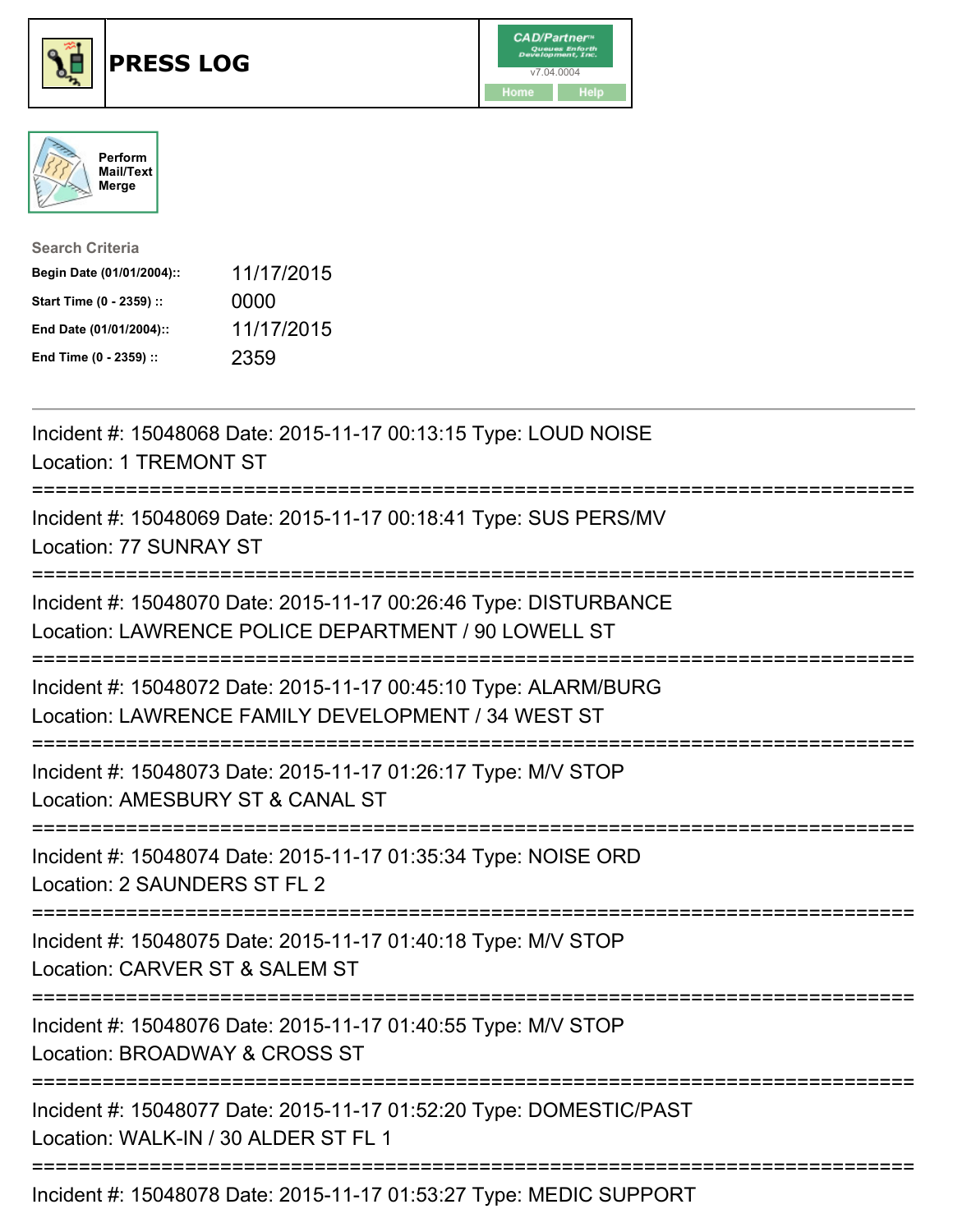Location: AMESBURY ST & COMMON ST =========================================================================== Incident #: 15048079 Date: 2015-11-17 01:54:52 Type: ASSSIT AMBULANC Location: AMESBURY ST & COMMON ST =========================================================================== Incident #: 15048080 Date: 2015-11-17 02:00:21 Type: MEDIC SUPPORT Location: 413 HAMPSHIRE ST #6 FL 2 =========================================================================== Incident #: 15048081 Date: 2015-11-17 02:16:30 Type: M/V STOP Location: BUNKERHILL ST & PARK ST =========================================================================== Incident #: 15048082 Date: 2015-11-17 02:55:41 Type: ALARMS Location: DOMINOS / 58 S BROADWAY =========================================================================== Incident #: 15048083 Date: 2015-11-17 03:05:28 Type: KEEP PEACE Location: 30 ALDER ST =========================================================================== Incident #: 15048084 Date: 2015-11-17 03:20:30 Type: M/V STOP Location: BENNINGTON ST & LAWRENCE ST =========================================================================== Incident #: 15048085 Date: 2015-11-17 03:25:11 Type: M/V STOP Location: 50 ESSEX ST =========================================================================== Incident #: 15048086 Date: 2015-11-17 03:27:53 Type: M/V STOP Location: ESSEX ST & FRANKLIN ST =========================================================================== Incident #: 15048087 Date: 2015-11-17 03:44:12 Type: GUN CALL Location: 515 HAMPSHIRF ST FL 3 =========================================================================== Incident #: 15048088 Date: 2015-11-17 04:15:01 Type: MEDIC SUPPORT Location: 77 S UNION ST =========================================================================== Incident #: 15048089 Date: 2015-11-17 04:44:21 Type: ALARMS Location: ADVANCED AUTO PARTS / 183 BROADWAY =========================================================================== Incident #: 15048090 Date: 2015-11-17 06:28:51 Type: SUS PERS/MV Location: 150 WEST ST FL 2 =========================================================================== Incident #: 15048091 Date: 2015-11-17 06:45:43 Type: HIT & RUN M/V Location: 161 BERKELEY ST #7 =========================================================================== Incident #: 15048093 Date: 2015-11-17 06:53:48 Type: SUICIDE ATTEMPT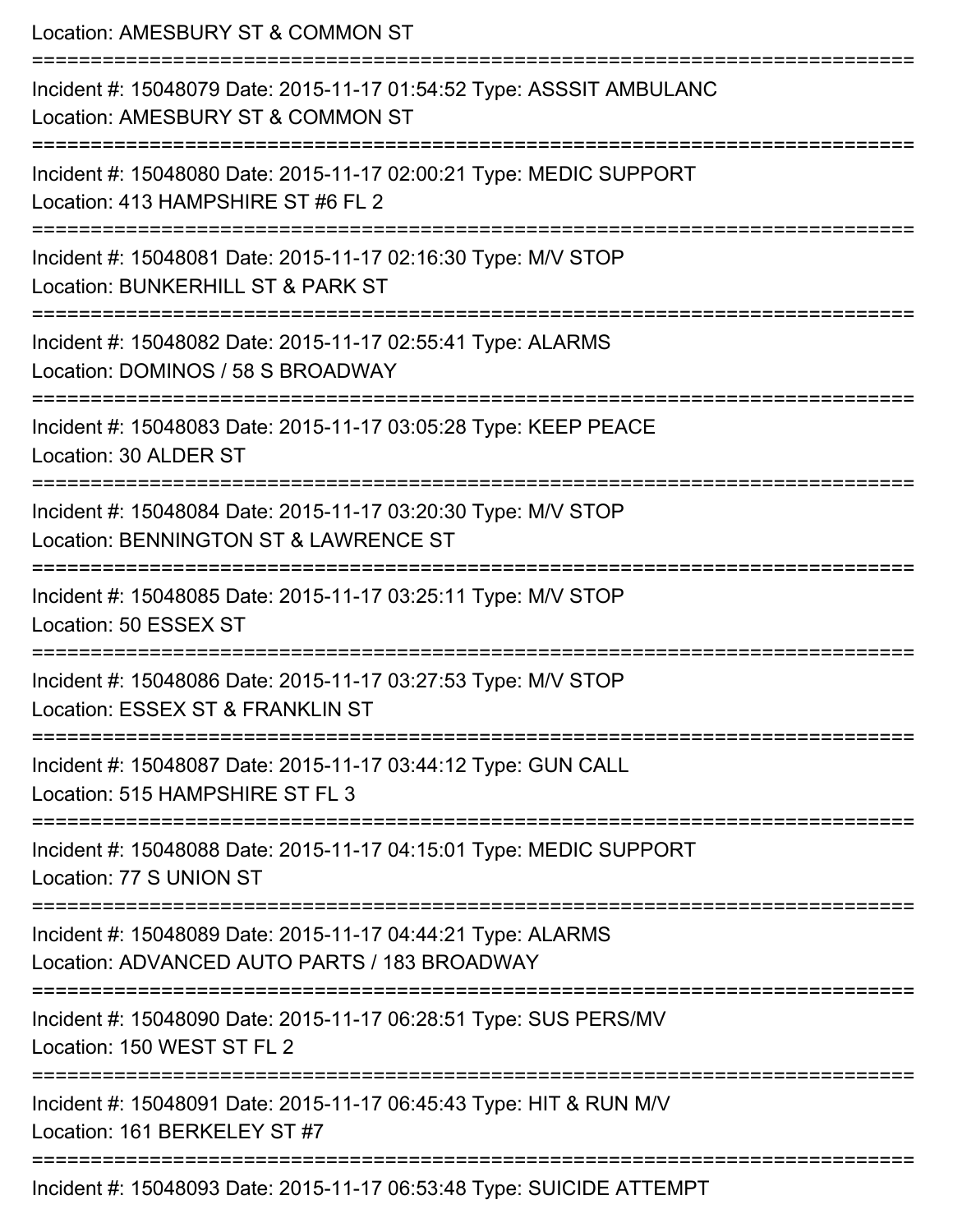| Incident #: 15048092 Date: 2015-11-17 06:55:23 Type: PARK & WALK<br>Location: BROADWAY                              |
|---------------------------------------------------------------------------------------------------------------------|
| Incident #: 15048094 Date: 2015-11-17 07:03:19 Type: MEDIC SUPPORT<br>Location: MCDONALDS / 50 BROADWAY             |
| Incident #: 15048095 Date: 2015-11-17 07:22:39 Type: CLOSE STREET<br>Location: HAVERHILL ST & UNION ST              |
| Incident #: 15048096 Date: 2015-11-17 07:26:33 Type: CLOSE STREET<br>Location: ALBION ST & AVON ST                  |
| Incident #: 15048097 Date: 2015-11-17 07:35:55 Type: MEDIC SUPPORT<br>Location: 11 SUMMER ST #N 510                 |
| Incident #: 15048098 Date: 2015-11-17 07:44:40 Type: SUS PERS/MV<br>Location: 700 ESSEX ST                          |
| Incident #: 15048099 Date: 2015-11-17 07:45:48 Type: TOW OF M/V<br>Location: 64 BOWDOIN ST                          |
| Incident #: 15048100 Date: 2015-11-17 07:47:47 Type: INVESTIGATION<br>Location: ARLINGTON SCHOOL / 150 ARLINGTON ST |
| Incident #: 15048101 Date: 2015-11-17 07:51:56 Type: CLOSE STREET<br>Location: BOWDOIN ST & CLIFTON ST              |
| Incident #: 15048102 Date: 2015-11-17 08:14:00 Type: TOW OF M/V<br>Location: 12 BAILEY ST                           |
| Incident #: 15048103 Date: 2015-11-17 08:39:43 Type: AUTO ACC/PED<br>Location: EXETER ST & PHILLIPS ST              |
| Incident #: 15048104 Date: 2015-11-17 08:56:06 Type: AUTO ACC/NO PI<br><b>Location: CANAL ST</b>                    |
| Incident #: 15048105 Date: 2015-11-17 09:09:37 Type: KEEP PEACE<br>Location: 335 MERRIMACK ST #2                    |
| Incident #: 15048106 Date: 2015-11-17 09:29:53 Type: STOL/MV/PAS                                                    |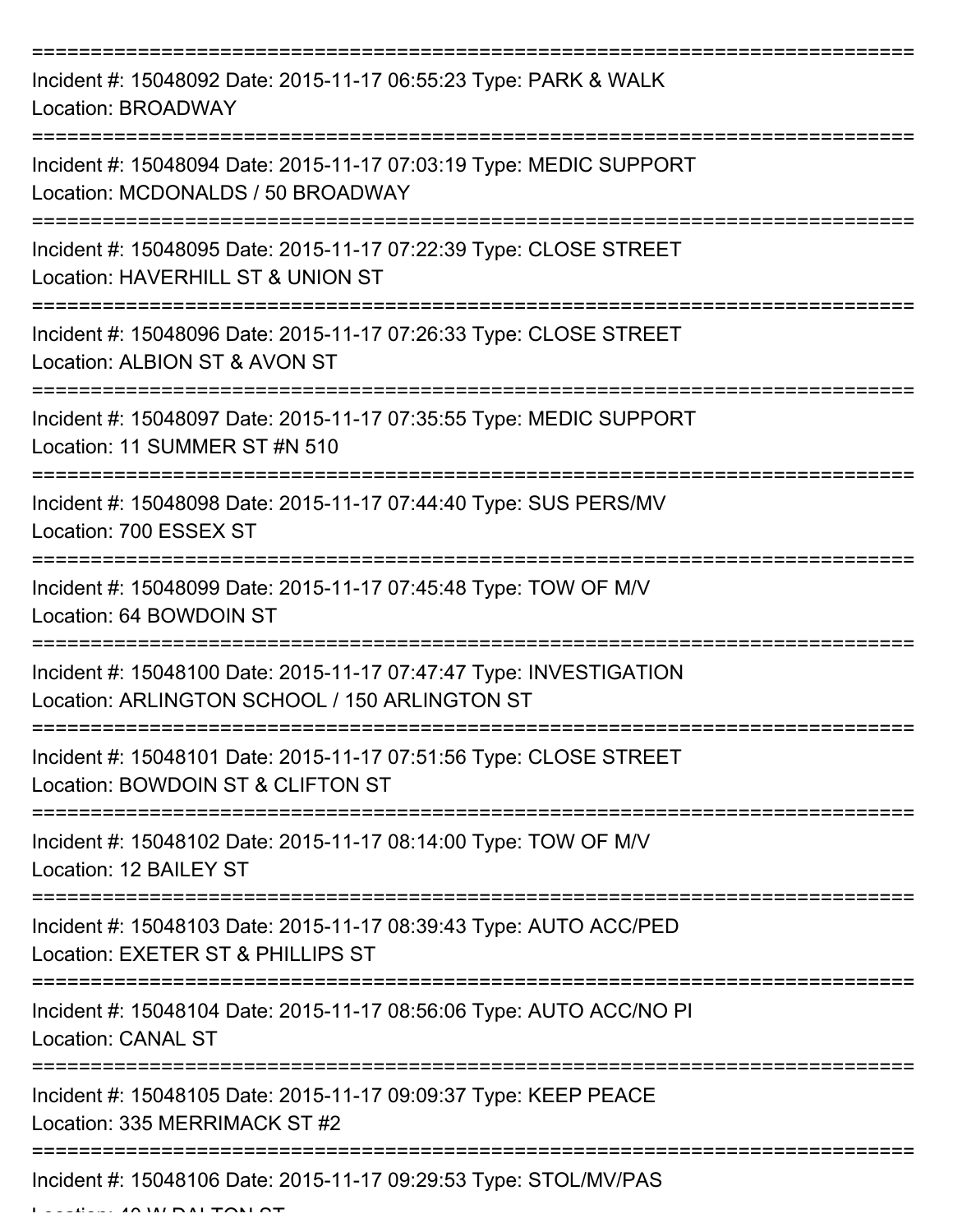| Incident #: 15048107 Date: 2015-11-17 09:46:41 Type: ALARM/BURG<br>Location: DISCOUNT LIQUORS / 103 BROADWAY |
|--------------------------------------------------------------------------------------------------------------|
| Incident #: 15048108 Date: 2015-11-17 09:58:11 Type: ASSSIT OTHER PD<br>Location: 450 ESSEX ST               |
| Incident #: 15048109 Date: 2015-11-17 10:07:18 Type: BUILDING CHK<br>Location: 233 JACKSON ST #APT1          |
| Incident #: 15048110 Date: 2015-11-17 10:13:26 Type: M/V STOP<br>Location: BROADWAY & LOWELL ST              |
| Incident #: 15048111 Date: 2015-11-17 10:17:08 Type: TOW OF M/V<br>Location: 38 KNOX ST                      |
| Incident #: 15048112 Date: 2015-11-17 10:19:47 Type: PARK & WALK<br>Location: BRADFORD ST & BROADWAY         |
| Incident #: 15048113 Date: 2015-11-17 10:33:36 Type: LOST PROPERTY<br>Location: 38 BODWELL ST                |
| Incident #: 15048114 Date: 2015-11-17 10:42:19 Type: M/V STOP<br>Location: WENDY'S / 99 WINTHROP AV          |
| Incident #: 15048115 Date: 2015-11-17 10:44:24 Type: TOW OF M/V<br>Location: 56 SALEM ST                     |
| Incident #: 15048116 Date: 2015-11-17 10:46:15 Type: M/V STOP<br>Location: BROADWAY & TREMONT ST             |
| Incident #: 15048117 Date: 2015-11-17 10:46:18 Type: NOTIFICATION<br>Location: 105 EXETER ST                 |
| Incident #: 15048118 Date: 2015-11-17 11:00:37 Type: DRUG VIO<br>Location: ELKS LODGE / 652 ANDOVER ST       |
| Incident #: 15048119 Date: 2015-11-17 11:02:40 Type: TOW OF M/V<br>Location: 147 PROSPECT ST                 |
| Incident #: 15048120 Date: 2015-11-17 11:03:30 Type: ASSIST FIRE                                             |

Location: 24 SHERIDAN ST EL 1STEL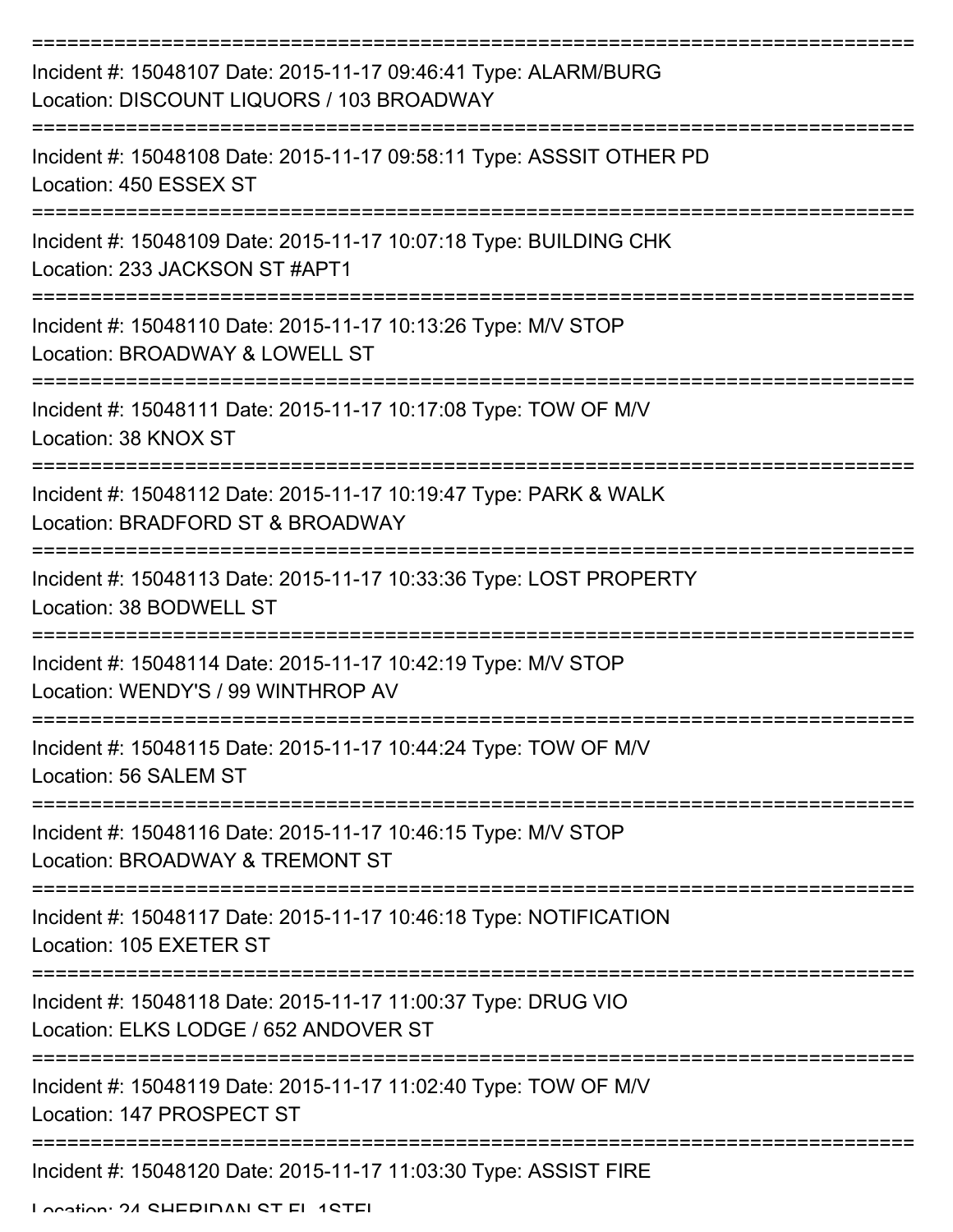| Incident #: 15048121 Date: 2015-11-17 11:06:55 Type: HIT & RUN M/V<br>Location: 250 E HAVERHILL ST                          |
|-----------------------------------------------------------------------------------------------------------------------------|
| Incident #: 15048122 Date: 2015-11-17 11:09:03 Type: ALARM/BURG<br>Location: BAVARIAN CLUB / 41 KNOX ST                     |
| Incident #: 15048123 Date: 2015-11-17 11:09:22 Type: TOW OF M/V<br>Location: BUCKLEY GARAGE & AMESBURY ST                   |
| Incident #: 15048124 Date: 2015-11-17 11:23:42 Type: COURT DOC SERVE<br>Location: 77 S UNION ST<br>---------------------    |
| Incident #: 15048125 Date: 2015-11-17 11:25:18 Type: M/V STOP<br>Location: BRADFORD ST & FRANKLIN ST                        |
| Incident #: 15048126 Date: 2015-11-17 11:31:17 Type: HIT & RUN M/V<br>Location: 232 E HAVERHILL ST                          |
| ==================<br>Incident #: 15048127 Date: 2015-11-17 11:31:42 Type: M/V STOP<br>Location: CAMBRIDGE ST & WINTHROP AV |
| Incident #: 15048128 Date: 2015-11-17 11:32:56 Type: M/V STOP<br>Location: BROADWAY & TREMONT ST                            |
| Incident #: 15048129 Date: 2015-11-17 11:35:44 Type: COURT DOC SERVE<br>Location: 103 JACKSON ST                            |
| Incident #: 15048130 Date: 2015-11-17 11:38:42 Type: DRUG VIO<br>Location: GORHAM ST & S BROADWAY                           |
| Incident #: 15048131 Date: 2015-11-17 11:39:23 Type: M/V STOP<br>Location: BROADWAY & HAVERHILL ST                          |
| Incident #: 15048132 Date: 2015-11-17 11:41:32 Type: DRUG VIO<br>Location: BELLEVUE ST & BICKNELL TER                       |
| Incident #: 15048133 Date: 2015-11-17 11:41:48 Type: MEDIC SUPPORT<br>Location: SOCIAL SECURITY / 439 S UNION ST            |
| Incident #: 15048134 Date: 2015-11-17 11:55:20 Type: GENERAL SERV<br>Location: HAMLET ST & JEFFERSON ST                     |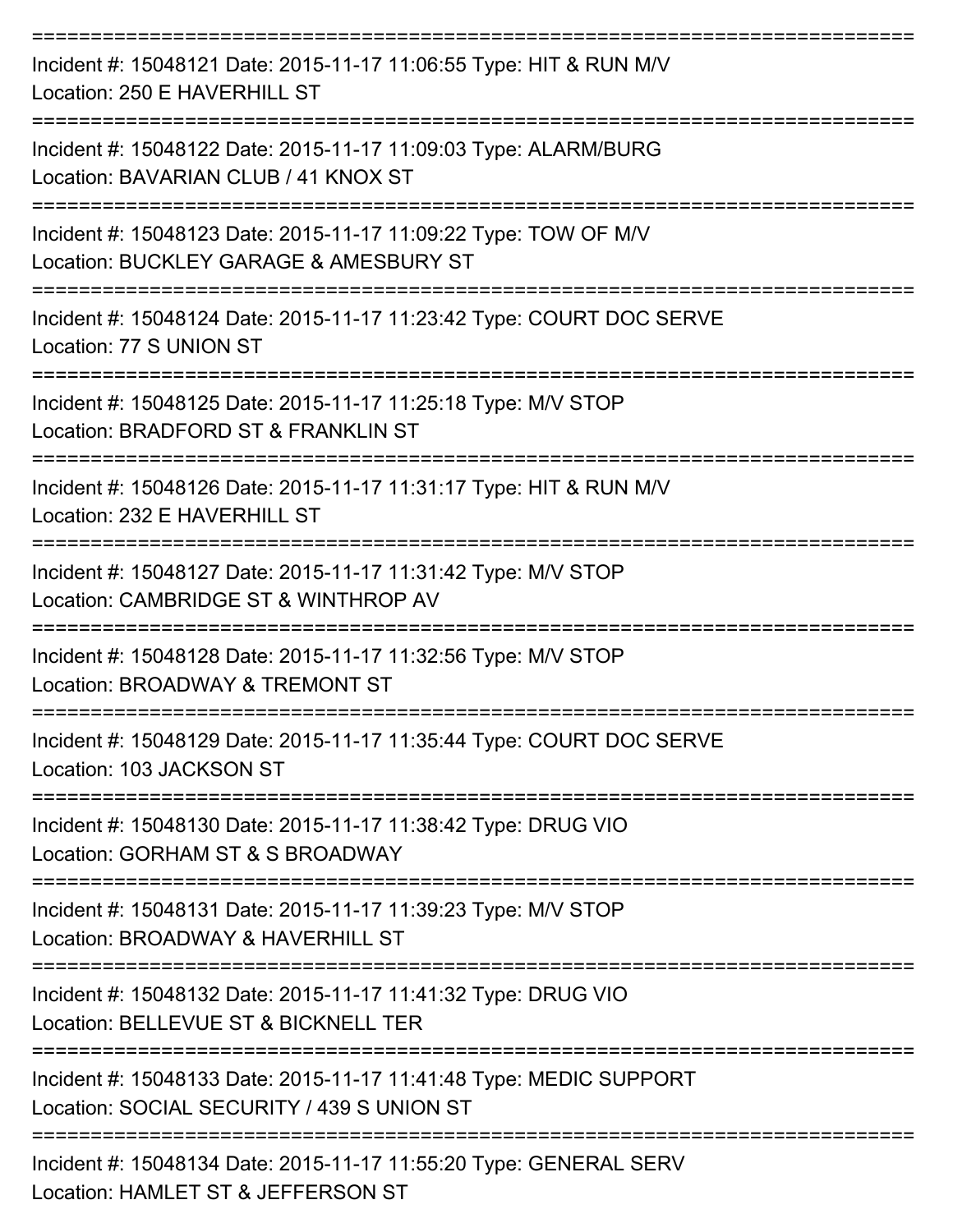| Incident #: 15048135 Date: 2015-11-17 12:05:22 Type: LARCENY/PROG<br>Location: 145 LAWRENCE ST                                         |
|----------------------------------------------------------------------------------------------------------------------------------------|
| :=====================================<br>Incident #: 15048136 Date: 2015-11-17 12:41:07 Type: SUS PERS/MV<br>Location: 46 AMESBURY ST |
| Incident #: 15048137 Date: 2015-11-17 12:44:05 Type: M/V STOP<br>Location: 141 S UNION ST                                              |
| ================================<br>Incident #: 15048138 Date: 2015-11-17 12:58:32 Type: M/V STOP<br>Location: BROADWAY & COMMON ST    |
| Incident #: 15048139 Date: 2015-11-17 13:02:59 Type: PARK & WALK<br>Location: BRADFORD ST & BROADWAY                                   |
| Incident #: 15048140 Date: 2015-11-17 13:09:38 Type: LOST PROPERTY<br>Location: 1 GENERAL ST                                           |
| Incident #: 15048141 Date: 2015-11-17 13:17:05 Type: LIC PLATE STO<br>Location: 220 ABBOTT ST                                          |
| Incident #: 15048142 Date: 2015-11-17 13:20:10 Type: ASSSIT OTHER PD<br>Location: 305 PROSPECT ST                                      |
| Incident #: 15048143 Date: 2015-11-17 13:29:20 Type: COURT DOC SERVE<br>Location: LAWRENCE GENERAL HOSPITAL / 1 GENERAL ST             |
| Incident #: 15048144 Date: 2015-11-17 13:46:38 Type: M/V STOP<br>Location: 8 SHAW ST                                                   |
| Incident #: 15048145 Date: 2015-11-17 13:57:22 Type: SUS PERS/MV<br><b>Location: SARGENT ST</b>                                        |
| Incident #: 15048146 Date: 2015-11-17 13:58:39 Type: M/V STOP<br>Location: CORBETT RD & MT VERNON ST                                   |
| Incident #: 15048147 Date: 2015-11-17 14:01:25 Type: ASSIST FIRE<br>Location: 391 HAMPSHIRE ST FL 2NDFL                                |
| ===========================<br>Incident #: 15048148 Date: 2015-11-17 14:12:51 Type: M/V STOP<br>Location: ELM ST & JACKSON ST          |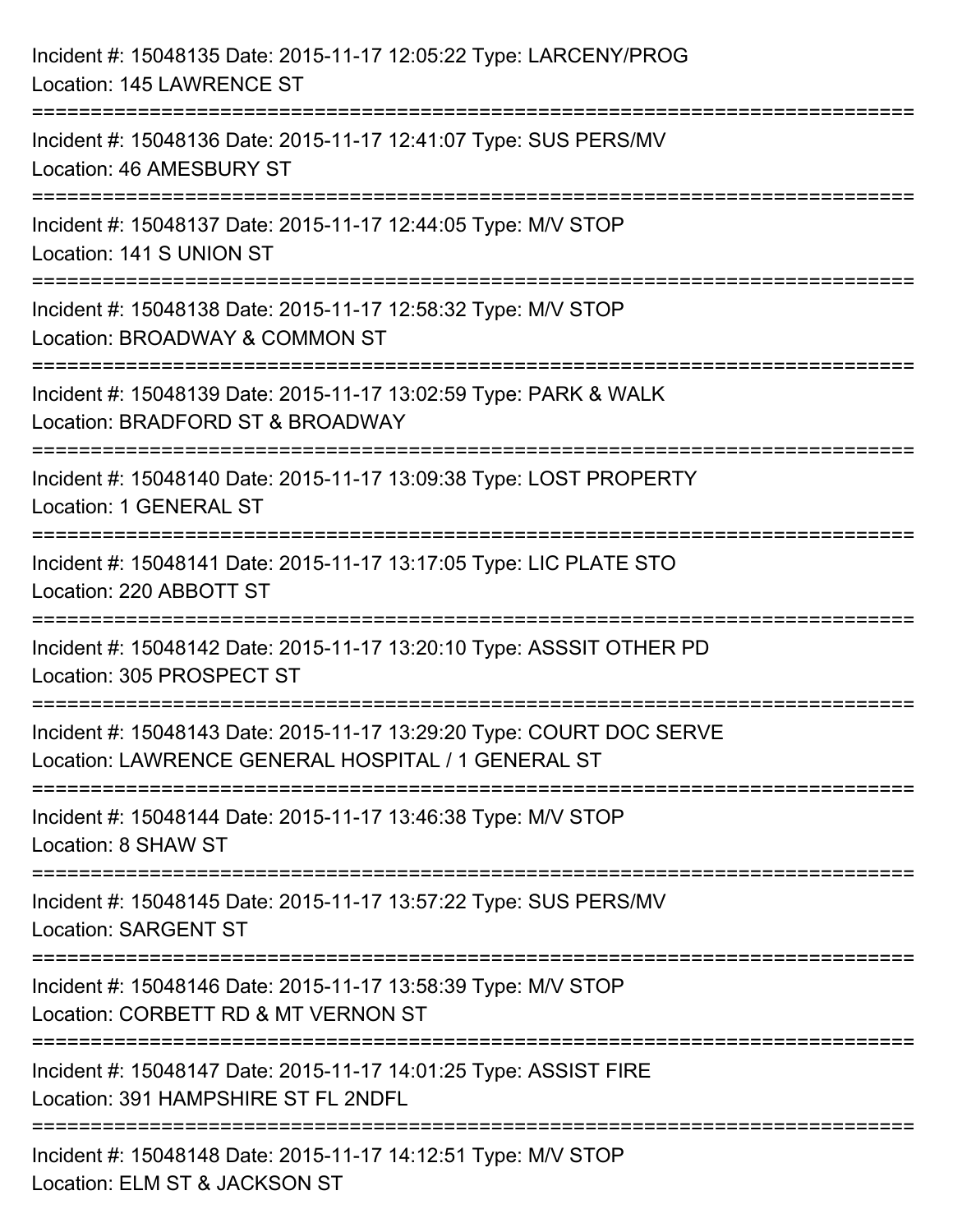| Incident #: 15048149 Date: 2015-11-17 14:16:40 Type: M/V STOP<br>Location: HAMPSHIRE ST & LOWELL ST                                                                 |
|---------------------------------------------------------------------------------------------------------------------------------------------------------------------|
| Incident #: 15048150 Date: 2015-11-17 14:21:23 Type: RECOV/STOL/MV<br>Location: HANCOCK ST & MASON ST                                                               |
| Incident #: 15048151 Date: 2015-11-17 14:26:46 Type: INVESTIGATION<br>Location: 165 LAWRENCE ST<br>==================================                               |
| Incident #: 15048152 Date: 2015-11-17 14:27:07 Type: M/V STOP<br>Location: BRADFORD ST & BROADWAY                                                                   |
| Incident #: 15048153 Date: 2015-11-17 14:28:25 Type: SERVE 209A<br><b>Location: 1 STEINER ST</b>                                                                    |
| Incident #: 15048154 Date: 2015-11-17 14:43:27 Type: SUS PERS/MV<br>Location: ACTON ST & BROADWAY                                                                   |
| ======================<br>======================================<br>Incident #: 15048155 Date: 2015-11-17 14:46:00 Type: MISSING PERS<br>Location: 233 HAVERHILL ST |
| Incident #: 15048157 Date: 2015-11-17 14:57:29 Type: CK WELL BEING<br>Location: 317 S BROADWAY FL 2NDFL                                                             |
| Incident #: 15048156 Date: 2015-11-17 14:58:46 Type: B&E/PAST<br>Location: 12 ACTON ST #201                                                                         |
| Incident #: 15048158 Date: 2015-11-17 15:02:52 Type: TOW OF M/V<br>Location: LAWRENCE PUBLIC LIBRARY / 51 LAWRENCE ST                                               |
| Incident #: 15048159 Date: 2015-11-17 15:05:21 Type: LARCENY/PAST<br>Location: 380 ELM ST #33                                                                       |
| Incident #: 15048160 Date: 2015-11-17 15:15:04 Type: COUNTERFEIT<br>Location: 270 E HAVERHILL ST #1                                                                 |
| Incident #: 15048161 Date: 2015-11-17 15:19:03 Type: SUS PERS/MV<br>Location: 64 GREENWOOD ST                                                                       |
| Incident #: 15048162 Date: 2015-11-17 15:22:30 Type: ALARM/BURG<br>Location: CLADDAGH PUB / 399 CANAL ST                                                            |

===========================================================================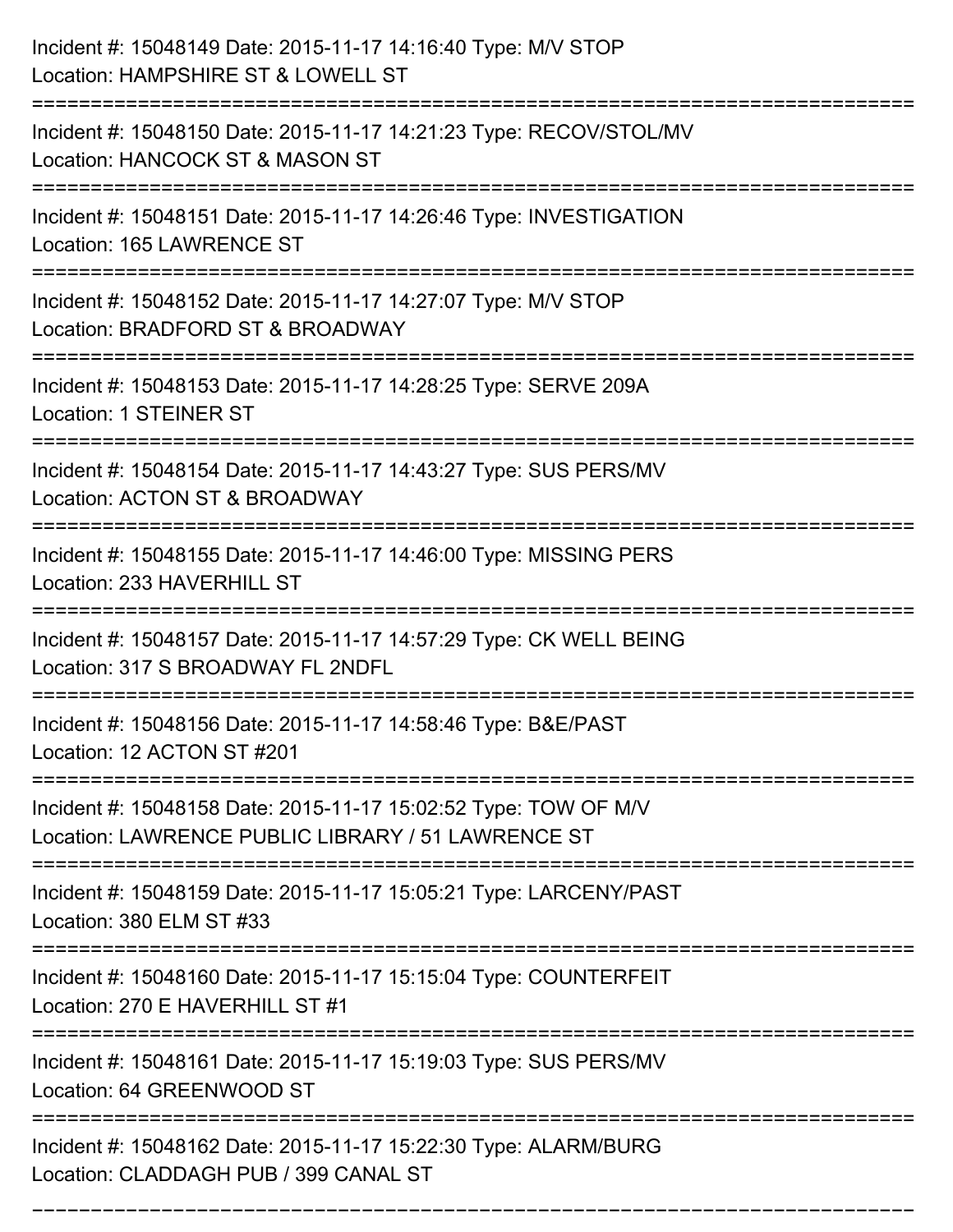| Incident #: 15048163 Date: 2015-11-17 15:26:42 Type: M/V STOP<br>Location: HAVERHILL ST & PROSPECT ST                             |
|-----------------------------------------------------------------------------------------------------------------------------------|
| Incident #: 15048164 Date: 2015-11-17 15:34:34 Type: MISSING PERS<br>Location: 8 LEROY AV                                         |
| Incident #: 15048165 Date: 2015-11-17 15:38:24 Type: M/V STOP<br>Location: CORBETT RD & MT VERNON ST<br>:======================== |
| Incident #: 15048166 Date: 2015-11-17 15:40:06 Type: DRUG VIO<br>Location: CORBETT RD & MT VERNON ST                              |
| Incident #: 15048167 Date: 2015-11-17 15:54:02 Type: SUS PERS/MV<br>Location: S BROADWAY                                          |
| Incident #: 15048168 Date: 2015-11-17 16:00:38 Type: M/V STOP<br>Location: BROADWAY & COMMON ST                                   |
| Incident #: 15048169 Date: 2015-11-17 16:05:18 Type: M/V STOP<br>Location: 20 BASSWOOD ST                                         |
| Incident #: 15048170 Date: 2015-11-17 16:11:51 Type: M/V STOP<br>Location: BROADWAY & COMMON ST                                   |
| Incident #: 15048171 Date: 2015-11-17 16:12:54 Type: SUS PERS/MV<br>Location: MARKET ST & S UNION ST                              |
| Incident #: 15048172 Date: 2015-11-17 16:15:35 Type: M/V STOP<br>Location: BROADWAY & LOWELL ST                                   |
| Incident #: 15048173 Date: 2015-11-17 16:16:46 Type: AUTO ACC/NO PI<br>Location: GARDEN ST & NEWBURY ST                           |
| Incident #: 15048174 Date: 2015-11-17 16:26:09 Type: M/V STOP<br>Location: JACKSON CT & JACKSON ST                                |
| Incident #: 15048175 Date: 2015-11-17 16:38:17 Type: M/V STOP<br>Location: HANCOCK ST & MELROSE TER                               |
| Incident #: 15048176 Date: 2015-11-17 16:46:49 Type: M/V STOP<br>Location: 310 BROADWAY                                           |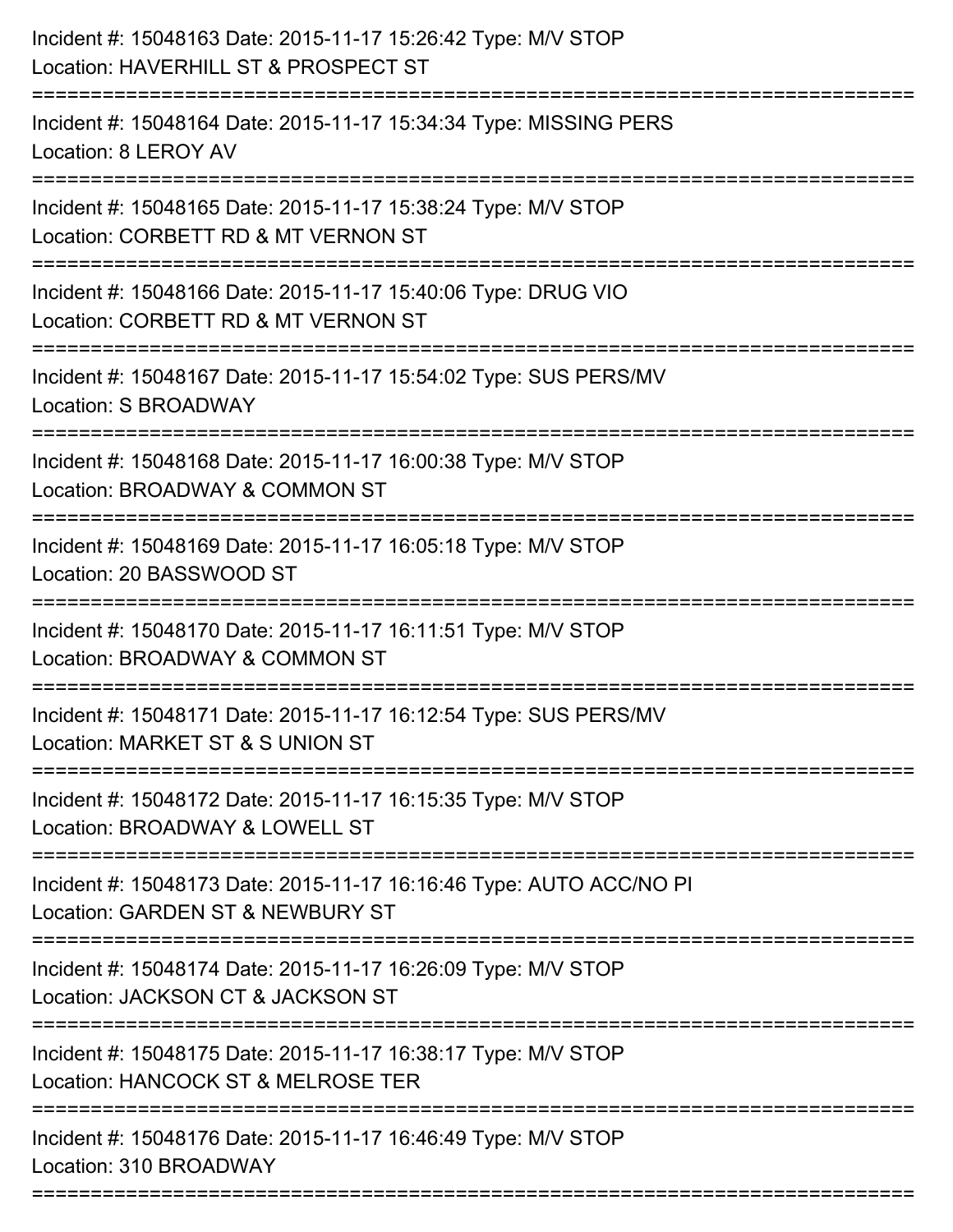| Location: FIRE STATION / S BROADWAY                                                                    |
|--------------------------------------------------------------------------------------------------------|
| Incident #: 15048179 Date: 2015-11-17 17:01:43 Type: KEEP PEACE<br>Location: 16 CANTERBURY ST          |
| Incident #: 15048178 Date: 2015-11-17 17:04:38 Type: SUICIDE ATTEMPT<br>Location: 169 HAVERHILL ST #14 |
| Incident #: 15048180 Date: 2015-11-17 17:22:32 Type: SUICIDE ATTEMPT<br>Location: 22 SOUTH ST          |
| Incident #: 15048181 Date: 2015-11-17 17:29:25 Type: DISTURBANCE<br>Location: 51 BERKELEY ST           |
| Incident #: 15048182 Date: 2015-11-17 17:30:40 Type: AUTO ACC/NO PI<br>Location: 348 BROADWAY          |
| Incident #: 15048183 Date: 2015-11-17 17:32:24 Type: CK WELL BEING<br>Location: 206 AMESBURY ST        |
| Incident #: 15048184 Date: 2015-11-17 17:47:57 Type: M/V STOP<br>Location: ALBION ST & AVON ST         |
| Incident #: 15048185 Date: 2015-11-17 17:53:10 Type: MEDIC SUPPORT<br>Location: 162 WEST ST FL 2       |
| Incident #: 15048186 Date: 2015-11-17 18:18:55 Type: INVEST CONT<br>Location: 8 DIAMOND ST #9          |
| Incident #: 15048187 Date: 2015-11-17 18:42:21 Type: INVESTIGATION<br>Location: 449 ESSEX ST           |
| Incident #: 15048188 Date: 2015-11-17 18:56:32 Type: M/V STOP<br>Location: FALLS BRIDGE / null         |
| Incident #: 15048189 Date: 2015-11-17 19:04:57 Type: MAN DOWN<br>Location: ESSEX ST & NEWBURY ST       |
| Incident #: 15048190 Date: 2015-11-17 19:14:56 Type: GENERAL SERV<br>Location: 24 INMAN ST #25         |

Incident #: 15048191 Date: 2015 11 17 19:22:31 Type: ANIMAL COMPL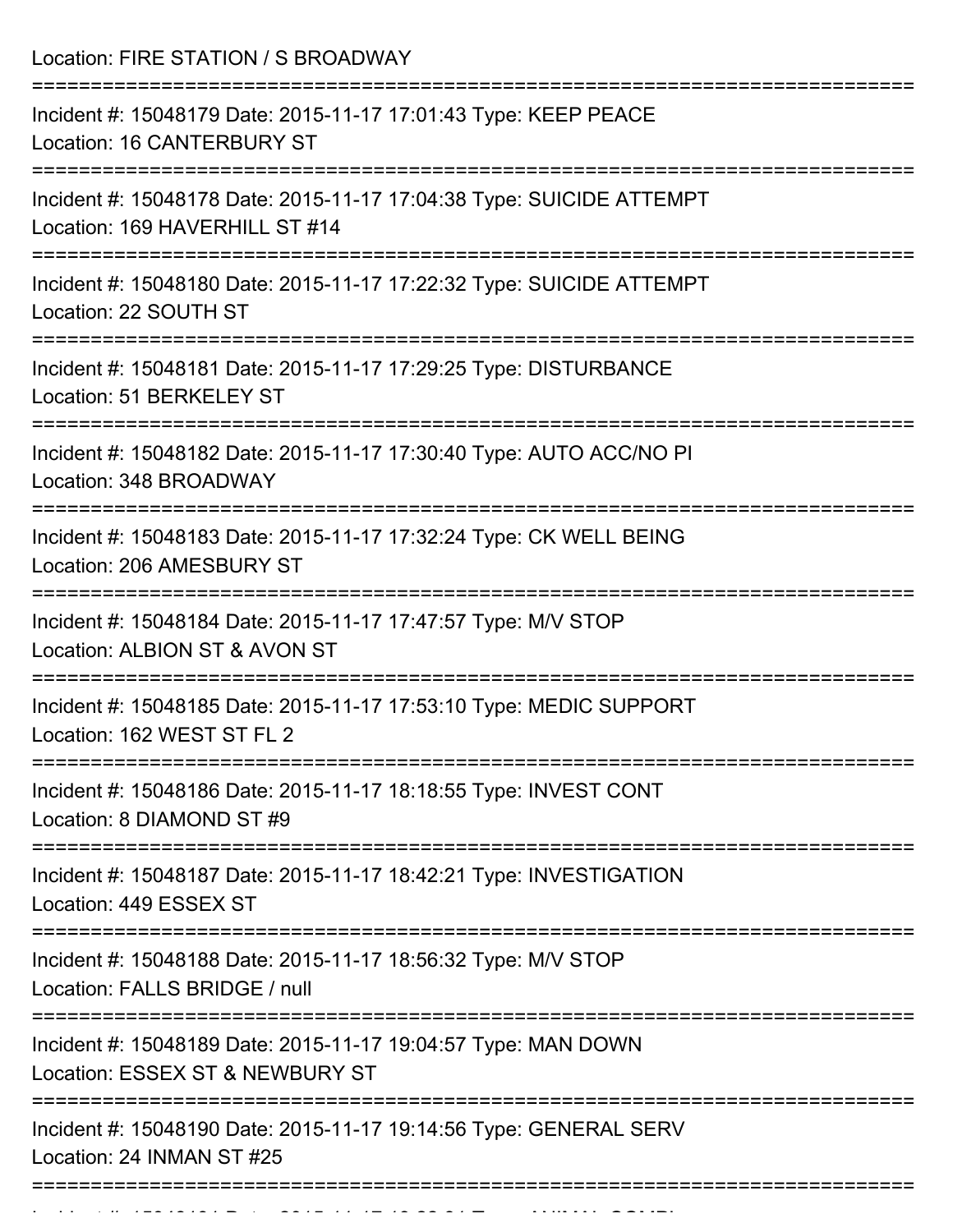Location: 248 FARNHAM ST

| Incident #: 15048204 Date: 2015-11-17 21:37:30 Type: NOTIFICATION<br>Location: 6 FOREST ST #A                                 |
|-------------------------------------------------------------------------------------------------------------------------------|
| Incident #: 15048203 Date: 2015-11-17 21:31:53 Type: DRUG OVERDOSE<br>Location: TACO BELL / 79 WINTHROP AV                    |
| Incident #: 15048202 Date: 2015-11-17 21:29:40 Type: DISTURBANCE<br>Location: EMBLEM / 490 ESSEX ST                           |
| Incident #: 15048201 Date: 2015-11-17 21:23:13 Type: MAL DAMAGE<br>Location: 25 SUMMER ST<br>-------------------------------- |
| Incident #: 15048200 Date: 2015-11-17 21:07:42 Type: M/V STOP<br>Location: MERRIMACK ST & PARKER ST                           |
| Incident #: 15048199 Date: 2015-11-17 21:07:36 Type: DOMESTIC/PAST<br>Location: 16 SUMMER ST                                  |
| Incident #: 15048198 Date: 2015-11-17 21:07:08 Type: M/V STOP<br>Location: MERRIMACK ST & S BROADWAY                          |
| Incident #: 15048197 Date: 2015-11-17 20:52:48 Type: DOMESTIC/PAST<br>Location: 85 ANDOVER ST #6 FL 1                         |
| Incident #: 15048195 Date: 2015-11-17 20:13:09 Type: MEDIC SUPPORT<br>Location: 41 PARK ST FL 1                               |
| Incident #: 15048196 Date: 2015-11-17 20:12:54 Type: DOMESTIC/PAST<br>Location: 42 BRADFORD ST #1-A                           |
| Incident #: 15048194 Date: 2015-11-17 19:52:18 Type: ALARM/BURG<br>Location: MAINSTREAM GLOBAL / 91 GLENN ST                  |
| Incident #: 15048193 Date: 2015-11-17 19:35:38 Type: MEDIC SUPPORT<br>Location: LAWRENCE GENERAL HOSPITAL / 1 GENERAL ST      |
| Incident #: 15048192 Date: 2015-11-17 19:29:27 Type: ALARM/BURG<br>Location: MAINSTREAM GLOBAL / 91 GLENN ST                  |